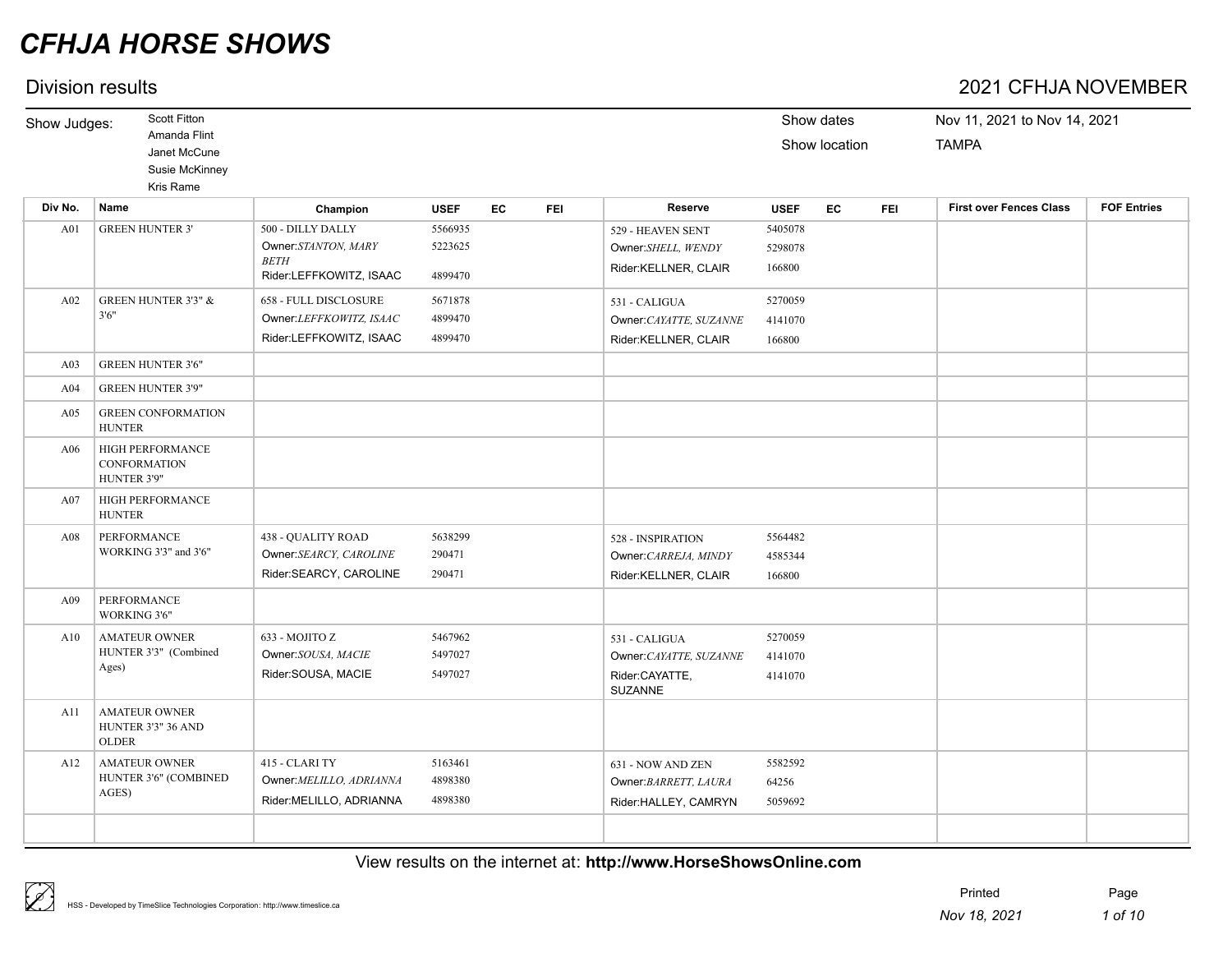## Division results 2021 CFHJA NOVEMBER

| prvioivit i oodito |                                                             |                                     |             |    |            |                                             |             |               |            | _________________________      |                    |
|--------------------|-------------------------------------------------------------|-------------------------------------|-------------|----|------------|---------------------------------------------|-------------|---------------|------------|--------------------------------|--------------------|
| Show Judges:       | <b>Scott Fitton</b>                                         |                                     |             |    |            |                                             | Show dates  |               |            | Nov 11, 2021 to Nov 14, 2021   |                    |
|                    | Amanda Flint<br>Janet McCune<br>Susie McKinney<br>Kris Rame |                                     |             |    |            |                                             |             | Show location |            | <b>TAMPA</b>                   |                    |
| Div No.            | Name                                                        | Champion                            | <b>USEF</b> | EC | <b>FEI</b> | Reserve                                     | <b>USEF</b> | EC            | <b>FEI</b> | <b>First over Fences Class</b> | <b>FOF Entries</b> |
| A13                | <b>AMATEUR OWNER</b><br>HUNTER 35+ YEARS 3'6"               |                                     |             |    |            |                                             |             |               |            |                                |                    |
| A14                | <b>SMALL JUNIOR HUNTER</b><br>3'6''                         |                                     |             |    |            |                                             |             |               |            |                                |                    |
| A15                | JUNIOR HUNTER LARGE                                         | 602 - BERTRAM WINKLE                | 5693806     |    |            | 595 - CARLOS HE'LAS                         | 5719249     |               |            |                                |                    |
|                    |                                                             | Owner:DAYNER, SCHUYLER              | 5347176     |    |            | Owner:DAYNER, HEATHER                       | 4012840     |               |            |                                |                    |
|                    |                                                             | Rider:DAYNER, SCHUYLER              | 5347176     |    |            | Rider:DAYNER,<br><b>SCHUYLER</b>            | 5347176     |               |            |                                |                    |
| A16                | JUNIOR HUNTER 3'3"<br><b>SMALL</b>                          |                                     |             |    |            |                                             |             |               |            |                                |                    |
| A17                | JUNIOR HUNTER 3'3"                                          | 654 - GOLD STRIKE                   | 5639082     |    |            | 660 - HONORABLE                             | 5662419     |               |            |                                |                    |
|                    | LARGE                                                       | Owner:LAPINE, MADISON               | 5381405     |    |            | Owner: GILES, KATHRYN                       | 5356825     |               |            |                                |                    |
|                    |                                                             | Rider:LAPINE, MADISON               | 5381405     |    |            | Rider:GILES, KATHRYN                        | 5356825     |               |            |                                |                    |
| A18                | PONY HUNTER-SMALL                                           |                                     |             |    |            |                                             |             |               |            |                                |                    |
| A19                | <b>PONY</b>                                                 | 477 - CHERRYBROOK JUST BLUI 5205246 |             |    |            | 547 - NAUTIQUA                              | 5130013     |               |            |                                |                    |
|                    | HUNTER-SMALL/MEDIU                                          | Owner:SPAFFORD, LILYANA             | 5547313     |    |            | Owner: GIBSON, DEBBY                        | 5231        |               |            |                                |                    |
|                    | M                                                           | Rider:SPAFFORD, LILYANA             | 5547313     |    |            | Rider:SPAFFORD,<br>LILYANA                  | 5547313     |               |            |                                |                    |
| A20                | PONY HUNTER-LARGE                                           | 481 - ARNABY BOCELLI                | 5624096     |    |            | 416 - CHIC IN TIME                          | 5442912     |               |            |                                |                    |
|                    |                                                             | Owner:EDELSON, MAUREEN              | 5240537     |    |            | Owner:KOSLOSKE, JOLE                        | 5383668     |               |            |                                |                    |
|                    |                                                             | Rider:MORRELL,<br><b>SUSANNAH</b>   | 5448518     |    |            | Rider:KOSLOSKE, JOLE                        | 5383668     |               |            |                                |                    |
| A21                | <b>GREEN PONY</b><br>HUNTER-SMALL/MEDIU<br>M                |                                     |             |    |            |                                             |             |               |            |                                |                    |
| A22                | <b>GREEN PONY</b><br>HUNTER-LARGE                           |                                     |             |    |            |                                             |             |               |            |                                |                    |
| C <sub>01</sub>    | TAKE 2 THOROUGHBRED<br><b>HUNTER</b>                        |                                     |             |    |            |                                             |             |               |            |                                |                    |
| CO <sub>2</sub>    | <b>ADULT AMATEUR</b>                                        | 441 - FADALKA - ZELDENRUST          | 5463552     |    |            | 711 - BACCARAT                              | 5538569     |               |            |                                |                    |
|                    | HUNTER 18-35 YEARS                                          | Owner: TAYLOR, MELINDA              | 5285833     |    |            | Owner:EQUINE IMPORT                         | 5538218     |               |            |                                |                    |
|                    |                                                             | Rider:TOBIN, PORTER                 | 5346247     |    |            | INTERNATIONAL, .<br>Rider: ZILBERFARB, ALEX | 5333194     |               |            |                                |                    |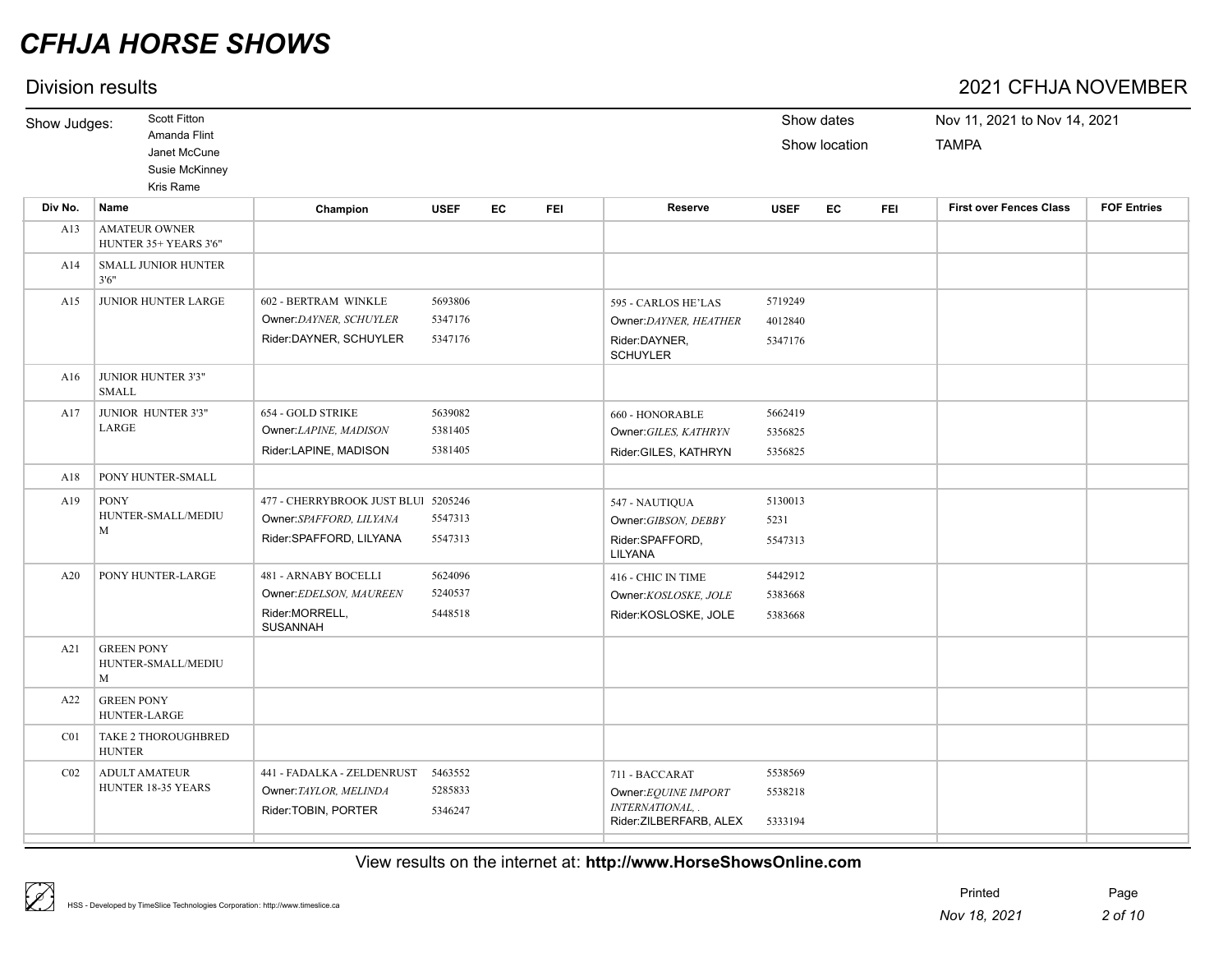|                 | Division results                                                                   |                                       |             |    |            |                                                     |             |                             |            | 2021 CFHJA NOVEMBER                          |                    |
|-----------------|------------------------------------------------------------------------------------|---------------------------------------|-------------|----|------------|-----------------------------------------------------|-------------|-----------------------------|------------|----------------------------------------------|--------------------|
| Show Judges:    | <b>Scott Fitton</b><br>Amanda Flint<br>Janet McCune<br>Susie McKinney<br>Kris Rame |                                       |             |    |            |                                                     |             | Show dates<br>Show location |            | Nov 11, 2021 to Nov 14, 2021<br><b>TAMPA</b> |                    |
| Div No.         | Name                                                                               | Champion                              | <b>USEF</b> | EC | <b>FEI</b> | Reserve                                             | <b>USEF</b> | EC                          | <b>FEI</b> | <b>First over Fences Class</b>               | <b>FOF Entries</b> |
| CO <sub>3</sub> | <b>ADULT AMATEUR</b><br>HUNTER 36-49 YEARS                                         |                                       |             |    |            |                                                     |             |                             |            |                                              |                    |
| CO <sub>4</sub> | <b>ADULT AMATEUR</b><br><b>HUNTER 50+ YEARS</b>                                    |                                       |             |    |            |                                                     |             |                             |            |                                              |                    |
| CO <sub>5</sub> | <b>CHILDRENS</b>                                                                   | 712 - PAGETURNER                      | 5299349     |    |            | 681 - BALOU DE COEUR JOYE 5630743                   |             |                             |            |                                              |                    |
|                 | HUNTER-HORSE14 &                                                                   | Owner: KIMBERDEN INC                  | 283369      |    |            | Owner:NICHOLS, RACHEL                               | 5454419     |                             |            |                                              |                    |
|                 | <b>UNDER</b>                                                                       | Rider:MACK, CHARLOTTE                 | 5384848     |    |            | Rider:CASPER,<br><b>MCKENZIE</b>                    | 5480412     |                             |            |                                              |                    |
| C <sub>06</sub> | <b>CHILDRENS HUNTER</b>                                                            | 588 - COMMANDER IN CHIEF              | 5315985     |    |            | 523 - SWIPE RIGHT                                   | 5572370     |                             |            |                                              |                    |
|                 | <b>HORSE15-17</b>                                                                  | Owner:LAMB, MACKENZIE                 | 5382754     |    |            | Owner:JORDAN.                                       | 5224455     |                             |            |                                              |                    |
|                 |                                                                                    | Rider:LAMB, MACKENZIE                 | 5382754     |    |            | <b>MADELINE</b><br>Rider:JORDAN,<br><b>MADELINE</b> | 5224455     |                             |            |                                              |                    |
| CO7             | <b>CHILDRENS HUNTER</b>                                                            | 420 - TED E. BEAR                     | 5065809     |    |            | <b>672 - GREY HILL EVIANNA</b>                      | 5688682     |                             |            |                                              |                    |
|                 | PONY - LARGE                                                                       | Owner: GUEMMER, EMMA                  | 5439756     |    |            | Owner: GREY HILL FARM                               | 5686495     |                             |            |                                              |                    |
|                 |                                                                                    | Rider:GUEMMER, EMMA                   | 5439756     |    |            | $LLC$ , .<br>Rider:GEIGER, LILY                     | 5618316     |                             |            |                                              |                    |
| CO8             | <b>CHILDRENS</b>                                                                   | 585 - LUMIERE                         | 5638022     |    |            | 440 - GREYMEADOWS GINGEI 5356963                    |             |                             |            |                                              |                    |
|                 | HUNTER-PONY                                                                        | Owner: MORRELL,                       | 5448518     |    |            | Owner: BIEGEL, LENNOX                               | 5535220     |                             |            |                                              |                    |
|                 | <b>SMALL/MED</b>                                                                   | <b>SUSANNAH</b><br>Rider:FAYAD, SOFIA | 5646264     |    |            | Rider:BIEGEL, LENNOX                                | 5535220     |                             |            |                                              |                    |
| C12             | <b>SMALL HUNTER</b>                                                                |                                       |             |    |            |                                                     |             |                             |            |                                              |                    |
| EO1             | <b>EQUITATION CLASSES</b>                                                          |                                       |             |    |            |                                                     |             |                             |            |                                              |                    |

View results on the internet at: **http://www.HorseShowsOnline.com**

Owner:*TREESDALE* 

Owner:*POWERS, GEORGANN*

Rider:GORFINE, PARKER OPPORTU

Rider:TOTTLE, SOPHIA OPPORTU

4908693

NITY

38672

NITY

*FARMS, .*

EQ3 OPPORTUNITY WALK 675 - PAPA'S DISNEY BISCUIT 5674115 726 - PINKY PROMISE 5191680

EQ4 OPPORTUNITY 704 - CHIMNEY SWEEP 5567478 565 - WILLY WONKA 4578970

Owner:*SCHORSCH, ELLA* 5674112 Rider:SCHORSCH, ELLA 5674112

704 - CHIMNEY SWEEP 5567478 Owner:*ESTES, CADIE* 5172114 Rider:KHOURY, WENDY 5662787

EQ2 LEADLINE

 $\mathbb{Z}$ 

OPPORTUNITY WALK TROT PLEASURE

**OPPORTUNITY** CROSSRAIL EQUITATION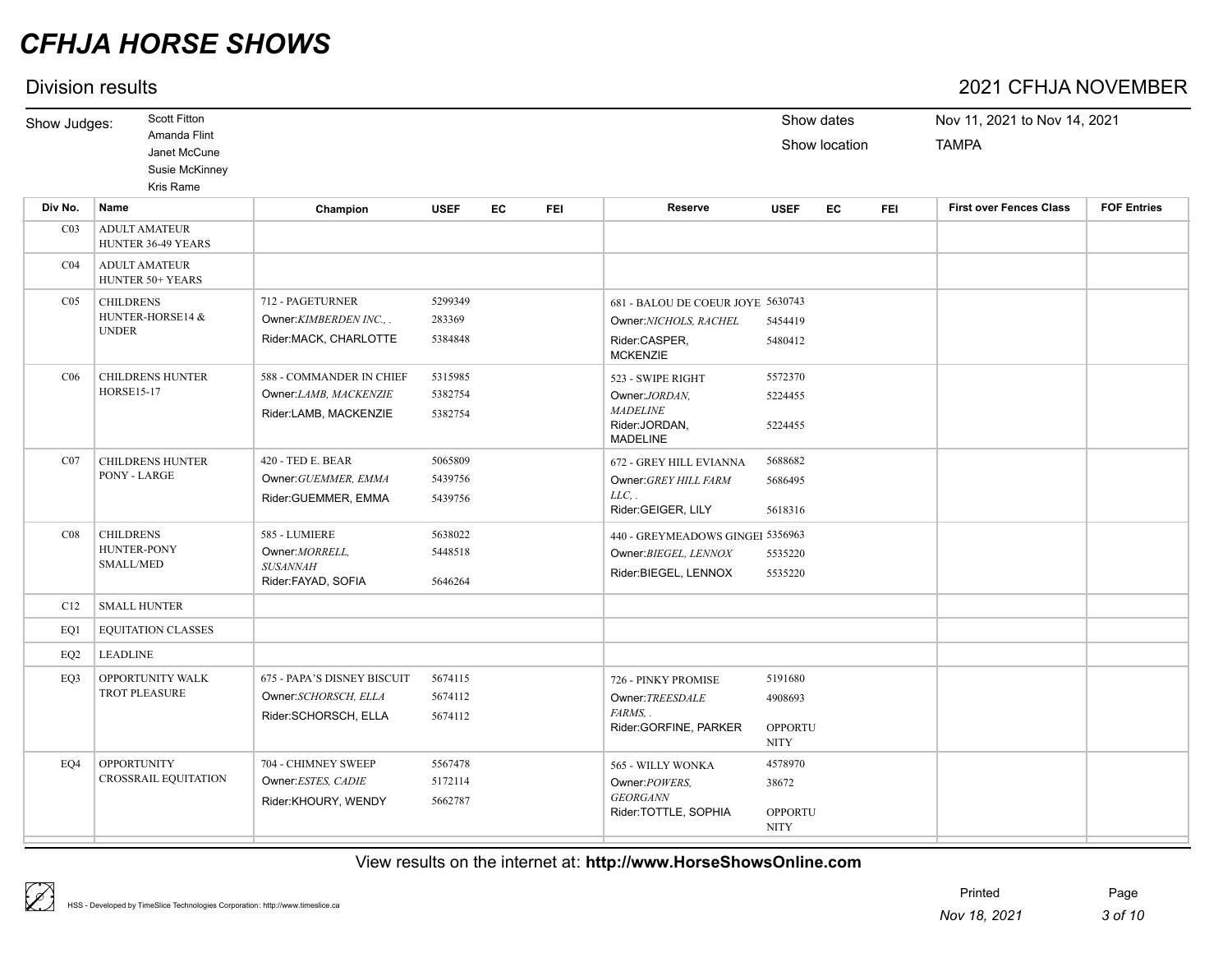|                 | Division results                                                                   |                        |             |    |            |                                                            |                 |                             |            | 2021 CFHJA NOVEMBER                          |                    |
|-----------------|------------------------------------------------------------------------------------|------------------------|-------------|----|------------|------------------------------------------------------------|-----------------|-----------------------------|------------|----------------------------------------------|--------------------|
| Show Judges:    | <b>Scott Fitton</b><br>Amanda Flint<br>Janet McCune<br>Susie McKinney<br>Kris Rame |                        |             |    |            |                                                            |                 | Show dates<br>Show location |            | Nov 11, 2021 to Nov 14, 2021<br><b>TAMPA</b> |                    |
| Div No.         | Name                                                                               | Champion               | <b>USEF</b> | EC | <b>FEI</b> | Reserve                                                    | <b>USEF</b>     | EC                          | <b>FEI</b> | <b>First over Fences Class</b>               | <b>FOF Entries</b> |
| EQ5             | OPP SHORT & LONG                                                                   | 652 - WATCHUSAYIN      | 5357106     |    |            | 639 - TALK OF THE TOWN                                     | 5748281         |                             |            |                                              |                    |
|                 | <b>STIRRUP</b>                                                                     | Owner: MOORE, MADISON  | 5323664     |    |            | Owner: PRICE, MACKENZIE                                    | 5459317         |                             |            |                                              |                    |
|                 |                                                                                    | Rider:MOORE, GRAYSON   | 5568452     |    |            | Rider:PRICE,<br><b>MACKENZIE</b>                           | 5459317         |                             |            |                                              |                    |
| EO <sub>6</sub> | <b>BEGINNER EQUITATION</b>                                                         | 671 - DUDLEY           | 5392461     |    |            | 693 - BROADWAY JOE                                         | 5351554         |                             |            |                                              |                    |
|                 |                                                                                    | Owner: TOOMY, JAYDEN   | 5448298     |    |            | Owner:SAIAS,                                               | 5531563         |                             |            |                                              |                    |
|                 |                                                                                    | Rider:GUY, KAYLEY      | 5657461     |    |            | CORPORATION, .<br>Rider:DEVINE, REBECCA                    | 4994649         |                             |            |                                              |                    |
| EO7             | PRE-ADULT EQUITATION                                                               | 596 - DIAMOND RIO      | 5088475     |    |            | 426 - INTUITION                                            | 5201888         |                             |            |                                              |                    |
|                 | FENCES 2'6"                                                                        | Owner:DAYNER, HEATHER  | 4012840     |    |            | Owner:CATTO, CHRISSIE                                      | 192115          |                             |            |                                              |                    |
|                 |                                                                                    | Rider:HILL, CHRISTINA  | 5694747     |    |            | Rider:CATTO, CHRISSIE                                      | 192115          |                             |            |                                              |                    |
| EQ8             | PRE-CHILDREN'S                                                                     | 599 - CAMBRIDGE        | 5668659     |    |            | 460 - GRANATA                                              | 5405742         |                             |            |                                              |                    |
|                 | <b>EQUITATION</b>                                                                  | Owner: MARTIN, KATELYN | 5342870     |    |            | Owner:DEWAR,                                               | 162404          |                             |            |                                              |                    |
|                 |                                                                                    | Rider: MARTIN, KATELYN | 5342870     |    |            | <b>KATHERINE</b><br>Rider:SISCO, SOPHIA                    | 5555154         |                             |            |                                              |                    |
| EO <sub>9</sub> | <b>CHILDREN'S PONY</b>                                                             | 420 - TED E. BEAR      | 5065809     |    |            | 666 - ALL GOOD THINGS                                      | 5322006         |                             |            |                                              |                    |
|                 | <b>EQUITATION</b>                                                                  | Owner: GUEMMER, EMMA   | 5439756     |    |            | Owner: PRIVITERA, LOUISE                                   | 4550372         |                             |            |                                              |                    |
|                 |                                                                                    | Rider:GUEMMER, EMMA    | 5439756     |    |            | Rider:GEIGER, LILY                                         | 5618316         |                             |            |                                              |                    |
| HB1             | <b>HUNTER BREEDING</b><br>YEARLING                                                 |                        |             |    |            |                                                            |                 |                             |            |                                              |                    |
| HB2             | PONY HUNTER<br><b>BREEDING YEARLING</b>                                            |                        |             |    |            |                                                            |                 |                             |            |                                              |                    |
| HC1             | <b>HUNTER CLASSICS</b>                                                             |                        |             |    |            |                                                            |                 |                             |            |                                              |                    |
| J <sub>01</sub> | $.75 - .85M$                                                                       | 610 - BLUE STEEL       | 5737306     |    |            | 572 - STELLA                                               | 5392163         |                             |            |                                              |                    |
|                 |                                                                                    | Owner:KNOX, SHAYDE     | 5683267     |    |            | Owner:EUFEMIA, KEVIN                                       | 119273          |                             |            |                                              |                    |
|                 |                                                                                    | Rider:KNOX, SHAYDE     | 5683267     |    |            | Rider:DICKINSON,<br><b>SHANNON</b>                         | 4055548         |                             |            |                                              |                    |
|                 |                                                                                    |                        |             |    |            | <b>680 - ONE OF ME</b>                                     | 5684800         |                             |            |                                              |                    |
|                 |                                                                                    |                        |             |    |            | Owner:LITTLE BROOK<br>FARMS INC., .<br>Rider:HARVEY, PAIGE | 3904<br>5371996 |                             |            |                                              |                    |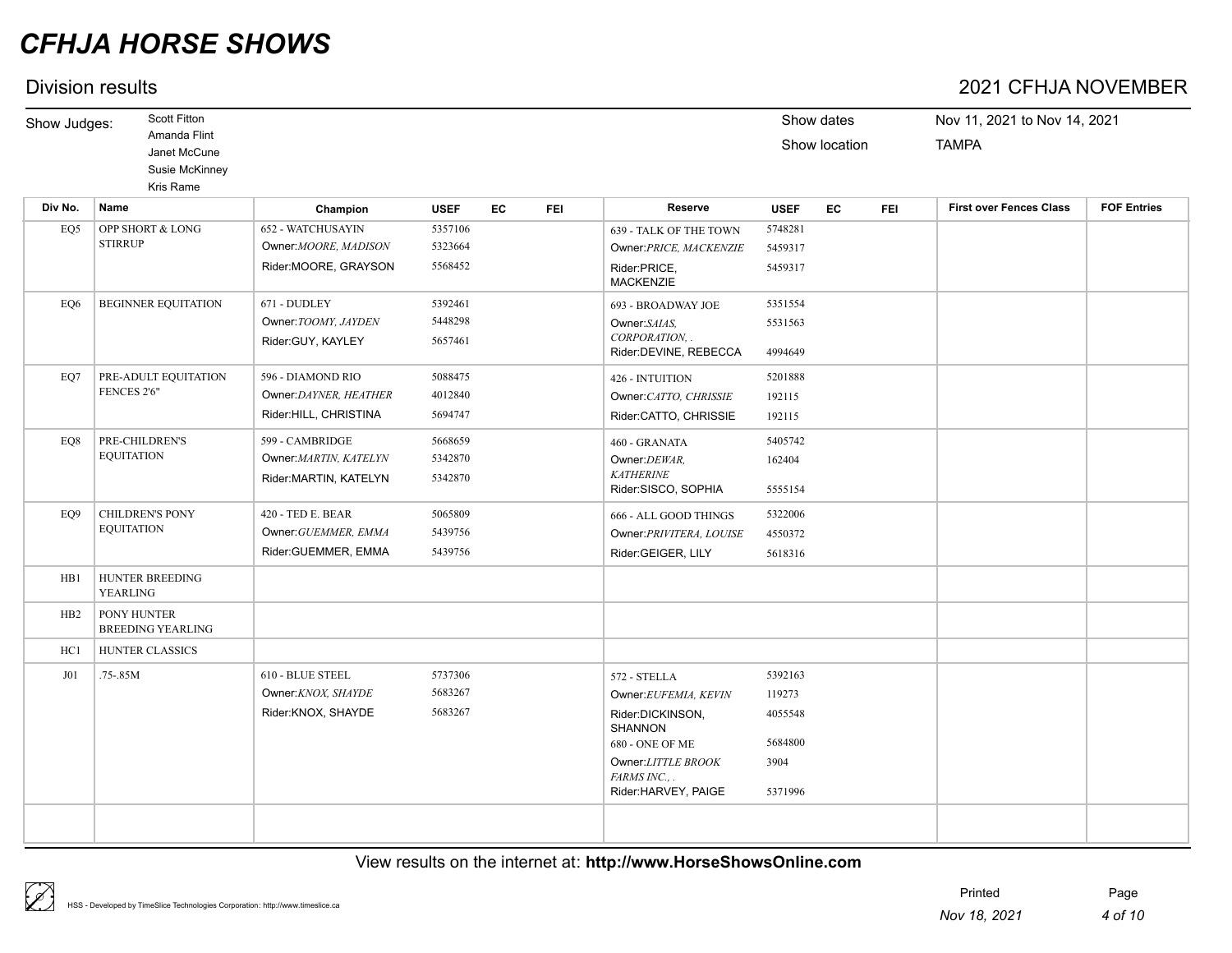## Division results 2021 CFHJA NOVEMBER

| Show Judges: | <b>Scott Fitton</b>                                         |                                                                                       |                               |    |            |                                                                                                                                                                                                                           |                                                                                                 | Show dates    |            | Nov 11, 2021 to Nov 14, 2021   |                    |
|--------------|-------------------------------------------------------------|---------------------------------------------------------------------------------------|-------------------------------|----|------------|---------------------------------------------------------------------------------------------------------------------------------------------------------------------------------------------------------------------------|-------------------------------------------------------------------------------------------------|---------------|------------|--------------------------------|--------------------|
|              | Amanda Flint<br>Janet McCune<br>Susie McKinney<br>Kris Rame |                                                                                       |                               |    |            |                                                                                                                                                                                                                           |                                                                                                 | Show location |            | <b>TAMPA</b>                   |                    |
| Div No.      | Name                                                        | Champion                                                                              | <b>USEF</b>                   | EC | <b>FEI</b> | Reserve                                                                                                                                                                                                                   | <b>USEF</b>                                                                                     | EC            | <b>FEI</b> | <b>First over Fences Class</b> | <b>FOF Entries</b> |
| J02          | .95m                                                        | 610 - BLUE STEEL<br>Owner:KNOX, SHAYDE<br>Rider:KNOX, SHAYDE                          | 5737306<br>5683267<br>5683267 |    |            | 619 - THE GOOD SHEPHARD<br>Owner: WILLIAMS,<br><b>BRIANNA</b><br>Rider: WILLIAMS,<br><b>BRIANNA</b>                                                                                                                       | 5448631<br>5642139<br>5642139                                                                   |               |            |                                |                    |
| J03          | 1.00M                                                       | 557 - PABLITO'S ANGEL<br>Owner:GARDNER, JESSALYN<br>Rider:GARDNER,<br><b>JESSALYN</b> | 5311921<br>5122396<br>5122396 |    |            | 667 - CALVETTO<br>Owner: CARSE, CARRIE<br>Rider:SCHAFERS, KALLIE<br>476 - FAKE NEWS<br>Owner: HUGHES, AMY<br>Rider:CROSS, JESSICA                                                                                         | 5220300<br>4109290<br>4033146<br>5297528<br>5000882<br>4586316                                  |               |            |                                |                    |
| J05          | 1.20m JUMPER                                                | 665 - COME BACK<br>Owner: RIEMER, CHANEL<br>Rider:RIEMER, RONNY                       | 5737893<br>5279274<br>5226606 |    |            | 583 - F GUNSMOKE RHF<br>Owner: BURKE, JOAN<br>Rider:DEWAR, KYLE                                                                                                                                                           | 5274398<br>284478<br>4920669                                                                    |               | 106FY37    |                                |                    |
| J06          | 1.25M                                                       | 589 - ODE<br>Owner: DEWAR, KATHERINE<br>Rider: DEWAR, KATHERINE                       | 5679596<br>162404<br>162404   |    |            | 686 - CARIBI<br>Owner: TRANQUILITY<br>FARM, .<br>Rider:GUILLEN, VICENTE<br>586 - DIVA DU CACHE POT Z<br>Owner: DEVLEN, HILLARY<br>Rider:DEWAR, KYLE<br>575 - KARENTINO<br>Owner: DUTTON, JUSTINE<br>Rider:DUTTON, JUSTINE | 5560030<br>5683456<br>5646846<br>5727535<br>5260223<br>4920669<br>5593279<br>4905737<br>4905737 |               | 106JB03    |                                |                    |
|              |                                                             |                                                                                       |                               |    |            |                                                                                                                                                                                                                           |                                                                                                 |               |            |                                |                    |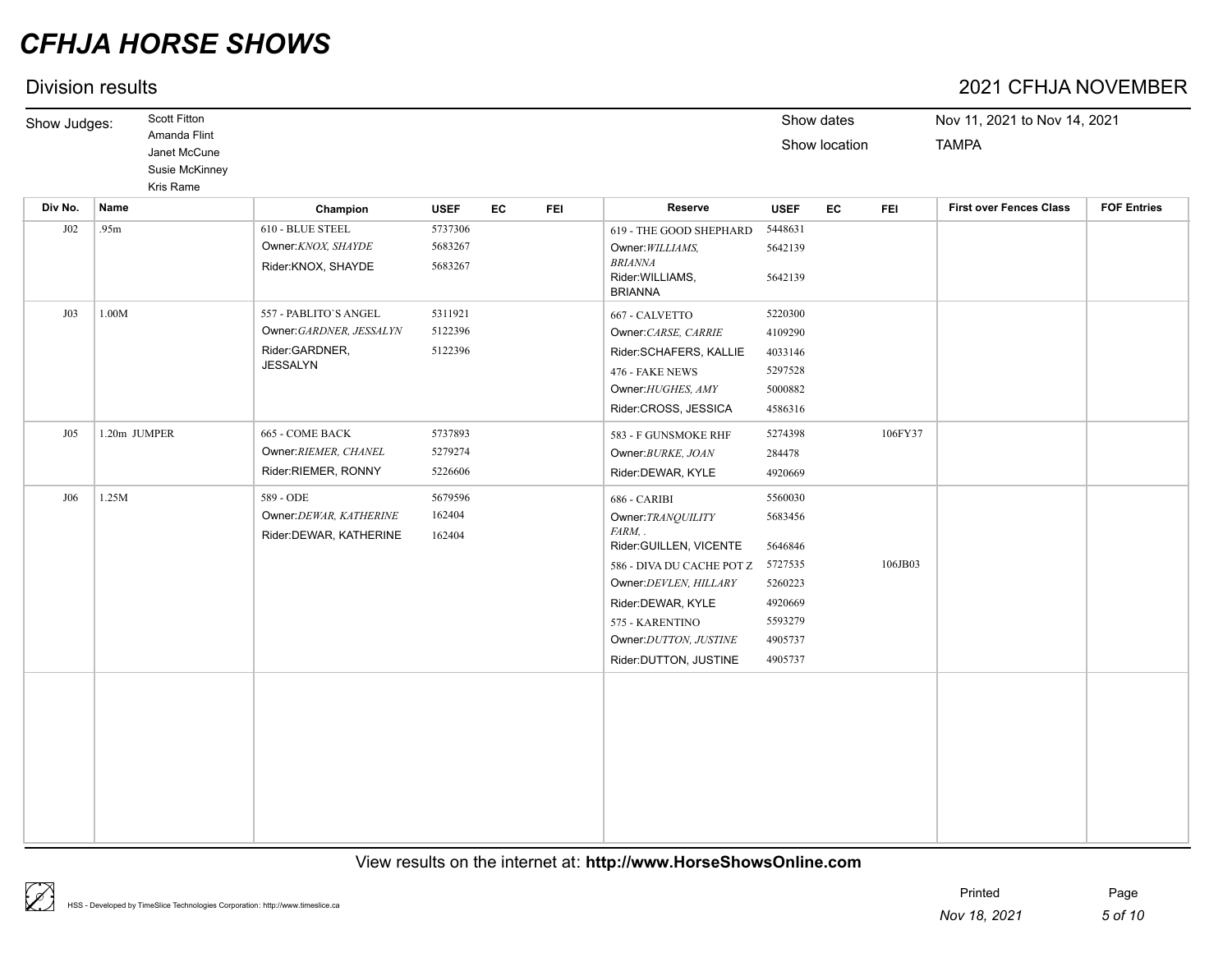## Division results 2021 CFHJA NOVEMBER

| Show Judges:    | <b>Scott Fitton</b><br>Amanda Flint<br>Janet McCune<br>Susie McKinney<br>Kris Rame |          |             |    |            |         |             | Show dates<br>Show location |            | Nov 11, 2021 to Nov 14, 2021<br><b>TAMPA</b> |                    |
|-----------------|------------------------------------------------------------------------------------|----------|-------------|----|------------|---------|-------------|-----------------------------|------------|----------------------------------------------|--------------------|
| Div No.<br>Name |                                                                                    | Champion | <b>USEF</b> | EC | <b>FEI</b> | Reserve | <b>USEF</b> | EC                          | <b>FEI</b> | <b>First over Fences Class</b>               | <b>FOF Entries</b> |

| <b>DIA MO.</b> | name                                        | Champion                           | USEF    | EG.<br>FEL | <b>Reserve</b>                      | <b>USEF</b> | EG | FEL     | <b>FIRST OVER FERCES CRISS</b> | <b>FULLE</b> |
|----------------|---------------------------------------------|------------------------------------|---------|------------|-------------------------------------|-------------|----|---------|--------------------------------|--------------|
| J07            | 1.30m JUMPER                                | 673 - KATMANDU                     | 5333127 | 106NE07    | 710 - NO DOUBT VT                   | 5114985     |    |         |                                |              |
|                |                                             | Owner: PALM BEACH POLO,            | 5499050 |            | Owner: PATEL, SHEETAL               | 4975385     |    |         |                                |              |
|                |                                             | INC.,<br>Rider:SCHAFERS, KALLIE    | 4033146 |            | Rider:MATHEWS,<br><b>RICHARD</b>    | 224061      |    |         |                                |              |
|                |                                             | 724 - GANGSTER CHS                 | 5423039 | 106EG10    |                                     |             |    |         |                                |              |
|                |                                             | Owner: TOPHORSES LLC, .            | 5419042 |            |                                     |             |    |         |                                |              |
|                |                                             | Rider:KILLAM, KRIS                 | 275139  |            |                                     |             |    |         |                                |              |
|                |                                             | 687 - RUSTICA LS LA SILLA          | 5575657 |            |                                     |             |    |         |                                |              |
|                |                                             | Owner: TRANQUILITY FARM,           | 5683456 |            |                                     |             |    |         |                                |              |
|                |                                             | Rider:GUILLEN, VICENTE             | 5646846 |            |                                     |             |    |         |                                |              |
| J08            | <b>TAKE 2 THOROUGHBRED</b><br><b>JUMPER</b> |                                    |         |            |                                     |             |    |         |                                |              |
| J09            | <b>LOW CHILD JUMPER</b>                     | 429 - DON'T STOP                   | 5491523 |            | 647 - GADGET                        | 5401630     |    |         |                                |              |
|                |                                             | Owner: WATERS, DANA                | 51034   |            | Owner: GREEN, IZZY                  | 5402483     |    |         |                                |              |
|                |                                             | Rider:BUCHANAN,<br><b>SUNSHINE</b> | 5657415 |            | Rider:GREEN, IZZY                   | 5402483     |    |         |                                |              |
| J10            | <b>ADULT AMATEUR</b>                        | 456 - BALASZ                       | 5501820 |            | 542 - VOLETI                        | 5292838     |    |         |                                |              |
|                | <b>JUMPER</b>                               | Owner: HUNT, PEYTON                | 5409628 |            | Owner: GIZA, JOHN                   | 177302      |    |         |                                |              |
|                |                                             | Rider: HUNT, PEYTON                | 5409628 |            | Rider:GIZA, MALLORY                 | 4028408     |    |         |                                |              |
|                |                                             |                                    |         |            | 556 - FANTASTIKA UTOPIA             | 5474997     |    |         |                                |              |
|                |                                             |                                    |         |            | Owner: WEEGAR, HALLIE               | 5321209     |    |         |                                |              |
|                |                                             |                                    |         |            | Rider:WEEGAR, HALLIE                | 5321209     |    |         |                                |              |
| J11            | <b>CHILDRENS JUMPER</b>                     | 601 - CHARMEUR                     | 5623098 |            | 719 - GARINCO VAN DE LIJNS, 5418031 |             |    | 103RD91 |                                |              |
|                |                                             | Owner: CLARK, AUBRIANNA            | 5631804 |            | Owner:O'DONNELL,                    | 5069391     |    |         |                                |              |
|                |                                             | Rider:CLARK, AUBRIANNA             | 5631804 |            | <b>COURTNEY</b><br>Rider:ADAMS,     | 5451129     |    |         |                                |              |
|                |                                             |                                    |         |            | <b>GABRIELLE</b>                    |             |    |         |                                |              |
|                |                                             |                                    |         |            |                                     |             |    |         |                                |              |
|                |                                             |                                    |         |            |                                     |             |    |         |                                |              |
|                |                                             |                                    |         |            |                                     |             |    |         |                                |              |
|                |                                             |                                    |         |            |                                     |             |    |         |                                |              |
|                |                                             |                                    |         |            |                                     |             |    |         |                                |              |
|                |                                             |                                    |         |            |                                     |             |    |         |                                |              |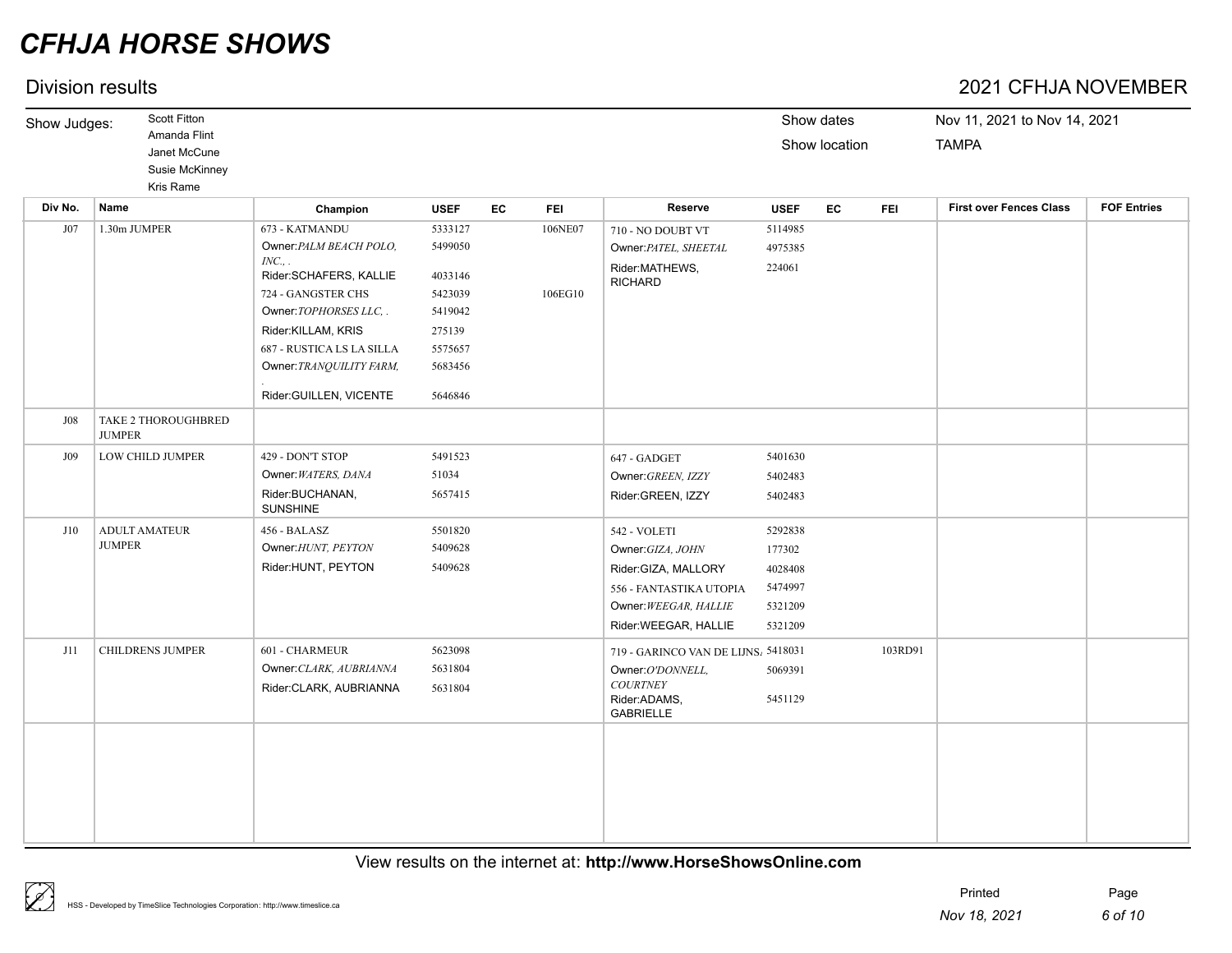## Division results 2021 CFHJA NOVEMBER

| Show Judges: | <b>Scott Fitton</b><br>Amanda Flint<br>Janet McCune | Show dates<br>Show location | Nov 11, 2021 to Nov 14, 2021<br><b>TAMPA</b> |
|--------------|-----------------------------------------------------|-----------------------------|----------------------------------------------|
|              | Susie McKinney                                      |                             |                                              |
|              | Kris Rame                                           |                             |                                              |

| Div No. | Name                                 | Champion                           | <b>USEF</b> | EC<br><b>FEI</b> | Reserve                                | <b>USEF</b> | EC | <b>FEI</b> | <b>First over Fences Class</b> | <b>FOF Entries</b> |
|---------|--------------------------------------|------------------------------------|-------------|------------------|----------------------------------------|-------------|----|------------|--------------------------------|--------------------|
| J12     | <b>JUNIOR/AMATEUR</b>                | 603 - BLIXEM                       | 5291790     |                  | 604 - SUPER STAR                       | 5274083     |    |            |                                |                    |
|         | <b>OWNER JUMPER LOW</b>              | Owner:REDWOOD FARM,<br>$LLC$ , .   | 5557354     |                  | Owner:FREEBURG,<br><b>ISABELLA</b>     | 5421048     |    |            |                                |                    |
|         |                                      | Rider:FREEBURG.<br><b>ISABELLA</b> | 5421048     |                  | Rider:FREEBURG,<br><b>ISABELLA</b>     | 5421048     |    |            |                                |                    |
|         |                                      | 651 - BRANDO DU ROUET              | 5347738     | 103MW01          | 691 - STAKKABLUE                       | 5574473     |    |            |                                |                    |
|         |                                      | Owner: WEBBY, KIRK                 | 4064749     |                  | Owner:JAMISON, SHERRI                  | 39883       |    |            |                                |                    |
|         |                                      | Rider:WEBBY, JADE                  | 5169829     |                  | Rider: JAMISON, SHERRI                 | 39883       |    |            |                                |                    |
| J13     | <b>JUNIOR/AMATEUR</b>                | 716 - SQUID                        | 5723310     | 106FN41          | 707 - WAYMAKER                         | 5738556     |    |            |                                |                    |
|         | <b>OWNER JUMPER</b><br><b>MEDIUM</b> | Owner: WATERS, CHUCK               | 28645       |                  | Owner: BARRETT, LAURA                  | 64256       |    |            |                                |                    |
|         |                                      | Rider: WATERS, HAYLEY              | 4531791     |                  | Rider:HALLEY, CAMRYN                   | 5059692     |    |            |                                |                    |
|         |                                      | 469 - CASCAL E                     | 5536415     | 104WC88          | 713 - DESPERADO                        | 5724294     |    | 104LC22    |                                |                    |
|         |                                      | Owner: HULL, BROOKS                | 5333215     |                  | Owner: WATERS, CHUCK                   | 28645       |    |            |                                |                    |
|         |                                      | Rider:HULL, BROOKS                 | 5333215     |                  | Rider: WATERS, HAYLEY                  | 4531791     |    |            |                                |                    |
|         |                                      |                                    |             |                  | 507 - CINGSLEY 2                       | 5636525     |    |            |                                |                    |
|         |                                      |                                    |             |                  | Owner: PETERSEN, DEREK                 | 203278      |    |            |                                |                    |
|         |                                      |                                    |             |                  | Rider: MUSCARI, AUDREY                 | 4855125     |    |            |                                |                    |
| J14     | <b>PONY JUMPERS</b>                  |                                    |             |                  |                                        |             |    |            |                                |                    |
| J15     | <b>MISC JUMPER</b>                   |                                    |             |                  |                                        |             |    |            |                                |                    |
| J16     | <b>LOW ADULT AMATEUR</b>             | 667 - CALVETTO                     | 5220300     |                  | 535 - C'EST LAZ                        | 5644299     |    |            |                                |                    |
|         | <b>JUMPER</b>                        | Owner: CARSE, CARRIE               | 4109290     |                  | Owner:ISRAEL, CHRISTI                  | 4504066     |    |            |                                |                    |
|         |                                      | Rider:CARSE, CARRIE                | 4109290     |                  | Rider:ROLFS, RACHEL                    | 5202641     |    |            |                                |                    |
| JC1     | MISC. JUMPER CLASSICS                |                                    |             |                  |                                        |             |    |            |                                |                    |
| JO4     | 1.10m JUMPER                         | 427 - BAILERINA Z                  | 5536338     |                  | 479 - ALDRNARI                         | 5660464     |    |            |                                |                    |
|         |                                      | Owner: WARDEN, SARAH               | 4627092     |                  | Owner: AYR FARMS LLC, .                | 5660345     |    |            |                                |                    |
|         |                                      | Rider:WATRIDGE, CHAD               | 180222      |                  | Rider:CROSS, JESSICA                   | 4586316     |    |            |                                |                    |
|         |                                      |                                    |             |                  | 455 - SCS KENZO T                      | 5627834     |    |            |                                |                    |
|         |                                      |                                    |             |                  | Owner:SALT CREEK                       | 5175549     |    |            |                                |                    |
|         |                                      |                                    |             |                  | STABLES, LLC.<br>Rider:ROBINSON, HALEY | 4550413     |    |            |                                |                    |
|         |                                      |                                    |             |                  |                                        |             |    |            |                                |                    |
|         |                                      |                                    |             |                  |                                        |             |    |            |                                |                    |
|         |                                      |                                    |             |                  |                                        |             |    |            |                                |                    |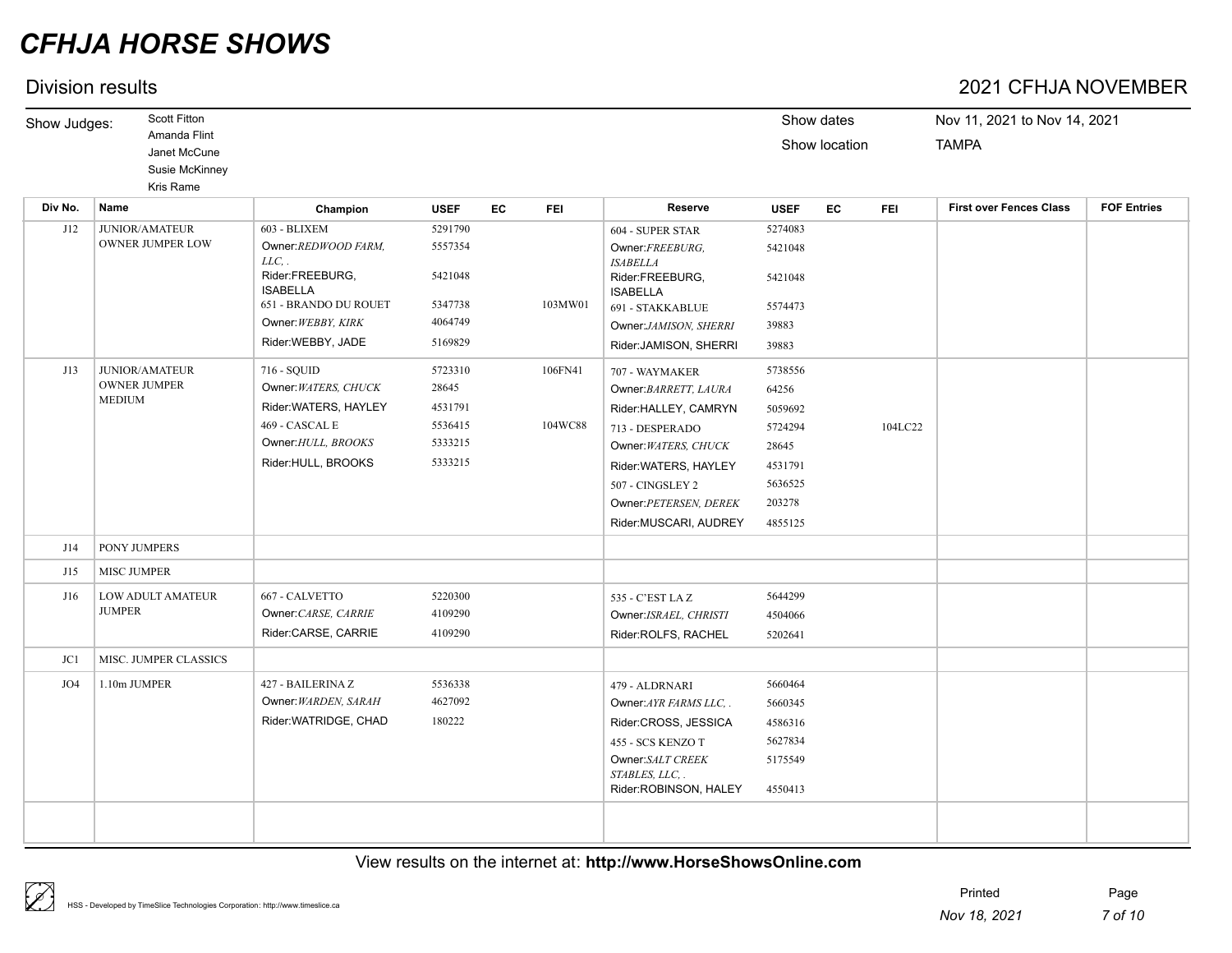## Division results 2021 CFHJA NOVEMBER

| Show dates<br>Show location<br><b>EC</b><br><b>FEI</b> | Nov 11, 2021 to Nov 14, 2021<br><b>TAMPA</b><br><b>First over Fences Class</b> | <b>FOF Entries</b> |
|--------------------------------------------------------|--------------------------------------------------------------------------------|--------------------|
|                                                        |                                                                                |                    |
|                                                        |                                                                                |                    |
|                                                        |                                                                                |                    |
|                                                        |                                                                                |                    |
|                                                        |                                                                                |                    |
|                                                        |                                                                                |                    |
|                                                        |                                                                                |                    |
|                                                        |                                                                                |                    |
|                                                        |                                                                                |                    |
|                                                        |                                                                                |                    |
|                                                        |                                                                                |                    |
|                                                        |                                                                                |                    |
|                                                        |                                                                                |                    |
|                                                        |                                                                                |                    |
|                                                        |                                                                                |                    |
| 103LM41                                                |                                                                                |                    |
|                                                        |                                                                                |                    |
|                                                        |                                                                                |                    |
|                                                        |                                                                                |                    |
|                                                        |                                                                                |                    |
|                                                        |                                                                                |                    |
|                                                        |                                                                                |                    |
|                                                        |                                                                                |                    |
|                                                        |                                                                                |                    |
|                                                        |                                                                                |                    |
|                                                        |                                                                                |                    |
|                                                        |                                                                                |                    |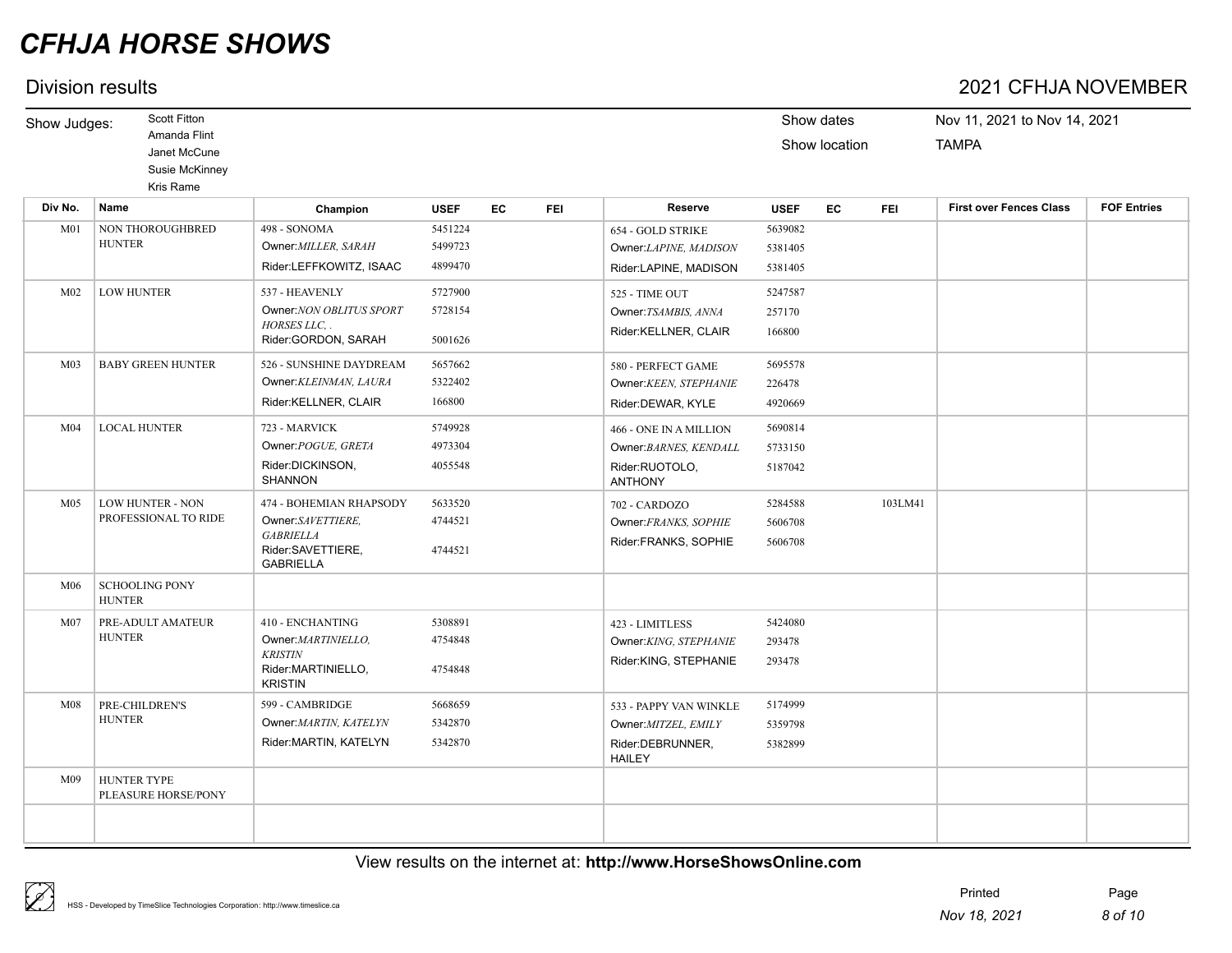## Division results 2021 CFHJA NOVEMBER

| Show Judges:     | Scott Fitton                                                     |                                                                                                |                               |           |            |                                                                                      | Show dates                                          |               |            | Nov 11, 2021 to Nov 14, 2021   |                    |  |  |
|------------------|------------------------------------------------------------------|------------------------------------------------------------------------------------------------|-------------------------------|-----------|------------|--------------------------------------------------------------------------------------|-----------------------------------------------------|---------------|------------|--------------------------------|--------------------|--|--|
|                  | Amanda Flint<br>Janet McCune<br>Susie McKinney<br>Kris Rame      |                                                                                                |                               |           |            |                                                                                      |                                                     | Show location |            | <b>TAMPA</b>                   |                    |  |  |
| Div No.          | Name                                                             | Champion                                                                                       | <b>USEF</b>                   | <b>EC</b> | <b>FEI</b> | Reserve                                                                              | <b>USEF</b>                                         | EC            | <b>FEI</b> | <b>First over Fences Class</b> | <b>FOF Entries</b> |  |  |
| M10              | <b>OPPORTUNITY</b><br><b>SHORT/LONG STIRRUP</b><br><b>HUNTER</b> | <b>453 - RIGHT ON TARGET</b><br>Owner:KICKAPOO PONIES,<br>Rider: HILLARY, AVA                  | 5417200<br>5360234<br>5531813 |           |            | 620 - CAFE CON LECHE<br>Owner: PAYNE, BELLE<br>Rider: PAYNE, BELLE                   | 5695131<br>5531815<br>5531815                       |               |            |                                |                    |  |  |
| M11              | <b>BEGINNER RIDER</b><br><b>HUNTER</b>                           | 422 - IF THE SHOE FITS<br>Owner: DAIGLE, ALLISON<br>Rider:BROWN, REAGAN                        | 5619855<br>5602043<br>5552653 |           |            | 559 - MEIKO<br>Owner: THE<br>AVANTAVENTURE GROUP,<br>Rider:MCKENNA,<br><b>BROOKE</b> | 5728403<br>5487336<br>5661422                       |               |            |                                |                    |  |  |
| M12              | <b>CROSSRAIL HUNTER</b><br><b>OPPORTUNITY</b>                    | 666 - ALL GOOD THINGS<br>Owner: PRIVITERA, LOUISE<br>Rider:SAPERSTEIN, AMY                     | 5322006<br>4550372<br>5723951 |           |            | 708 - MIDNIGHT MOON<br>Owner:SPAFFORD,<br><b>LILYANA</b><br>Rider:EISNER, OLIVIA     | 5260704<br>5547313<br><b>OPPORTU</b><br><b>NITY</b> |               |            |                                |                    |  |  |
| M13              | MODIFIED JR/AM<br><b>HUNTER</b>                                  |                                                                                                |                               |           |            |                                                                                      |                                                     |               |            |                                |                    |  |  |
| M14              | MODIFIED CH/AD<br><b>HUNTER</b>                                  | 551 - LB CARWYN<br>Owner:EDWARDS, JENNIE<br>Rider:EDWARDS, JENNIE                              | 5349597<br>4757530<br>4757530 |           |            | 475 - LE ELAZE<br>Owner:POWELL, SLOAN<br>Rider:POWELL, SLOAN                         | 5457112<br>5574183<br>5574183                       |               |            |                                |                    |  |  |
| W <sub>0</sub> 1 | <b>WARM UP CLASSES</b>                                           |                                                                                                |                               |           |            |                                                                                      |                                                     |               |            |                                |                    |  |  |
| EQ10             | CHILDREN'S EQUITATION                                            | 588 - COMMANDER IN CHIEF<br>Owner:LAMB, MACKENZIE<br>Rider:LAMB, MACKENZIE                     | 5315985<br>5382754<br>5382754 |           |            | 657 - ASCERADO<br>Owner:LEVENTHAL, DORIS<br>Rider:HARVEY, PAIGE                      | 5354295<br>25467<br>5371996                         |               |            |                                |                    |  |  |
| EO11             | <b>EQUITATION 11 &amp; UNDER</b>                                 |                                                                                                |                               |           |            |                                                                                      |                                                     |               |            |                                |                    |  |  |
| EQ12             | <b>EQUITATION 12-14</b>                                          | 482 - CHAPEAU<br>Owner: DE LEON GAMEZ,<br><b>ANABELLA</b><br>Rider:MORRELL.<br><b>SUSANNAH</b> | 5526412<br>5564968<br>5448518 |           |            | 595 - CARLOS HE'LAS<br>Owner:DAYNER, HEATHER<br>Rider:DAYNER,<br><b>SCHUYLER</b>     | 5719249<br>4012840<br>5347176                       |               |            |                                |                    |  |  |
| EQ13             | <b>EQUITATION 15-17</b>                                          | 524 - CONGO MCF<br>Owner:JORDAN, MADELINE<br>Rider: JORDAN, MADELINE                           | 5155612<br>5224455<br>5224455 |           |            | 635 - CALINO 60<br>Owner: GODDEN, MINA<br>Rider:GODDEN, MINA                         | 5421612<br>5622608<br>5622608                       |               |            |                                |                    |  |  |